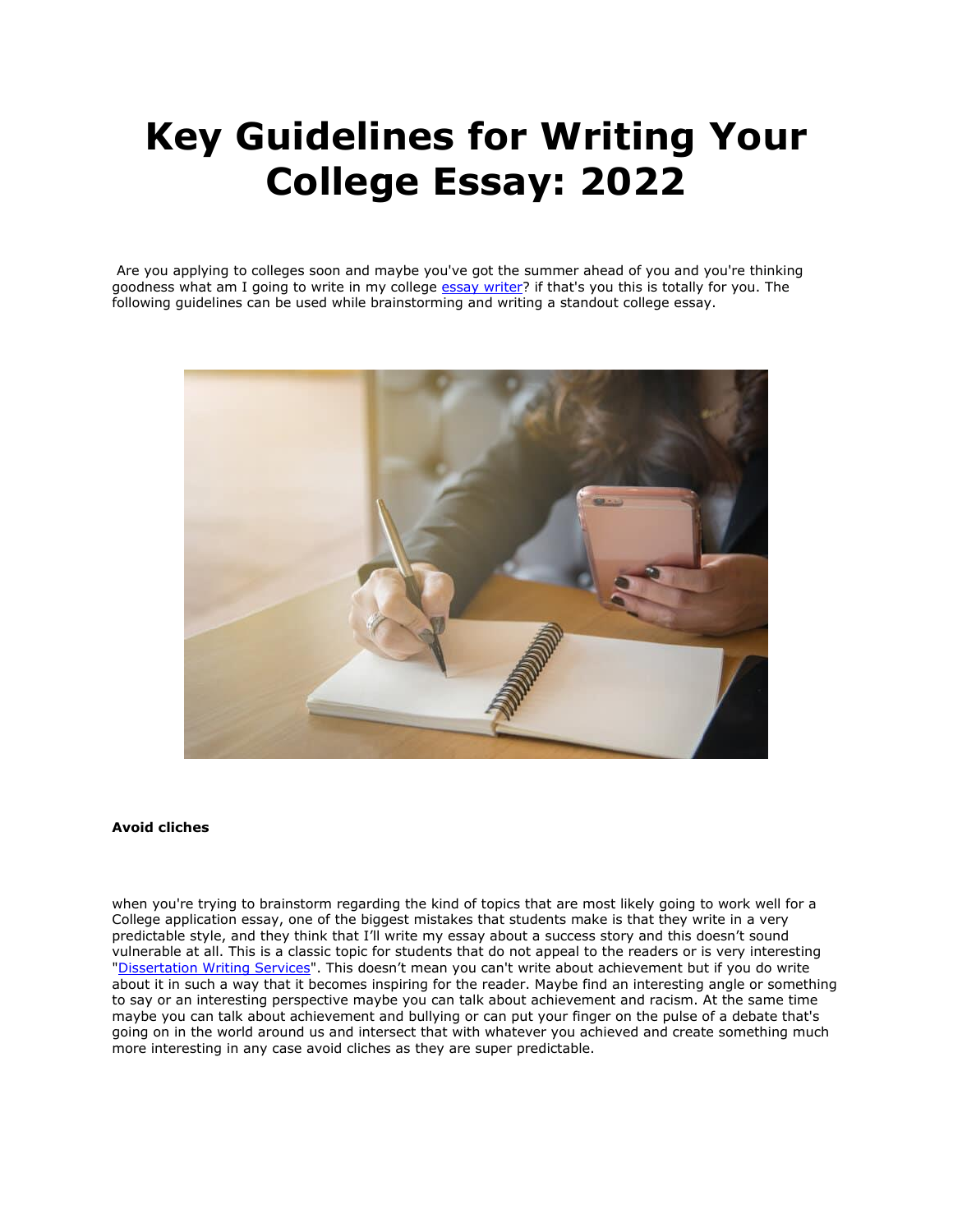## **Prove you're a human being**

So one of the biggest things that you're trying to achieve with your college essay is not to show them that you're an essay writer but to show colleges who you are as a human being which means you have emotions, you have friends, and feelings. Colleges are not looking for academic automatons that get everything perfect and that never make mistakes. They are looking for people and so they really want whatever you write about to have a mark of your individual voice ["essay writer"](https://www.freeessaywriter.net/). They want to like you and want to think that by the time they finish reading your essay you have proved that you are a human being that has a soul, that you have emotions, values, and all those variables that make you different. As they are not just looking for scholars they are looking for students so remember that.

### **Don't repeat anything**

When it comes to essay topics, especially if you're an essay writer applying for a top college try not to repeat the same topics repeatedly. if you're working on multiple essays. For instance, if you're going to write about how you're the best baseball player ever in your application essay ["thesis writing service"](https://gradschoolgenius.com/), that's probably not the best topic for you as it makes you sound very full of yourself. So try to be humble in expressing your achievements and make sure you don't repeat yourself repeatedly. Your essays will be going to be stronger because you're going to be able to show different facets of who you are.

### **Tell a story**

Tip number four is to tell a story, this is one of the most powerful tools that we have when we're writing college essays. The story narrative is a unique and powerful tool that can be utilized by essay writers. That's the reason why we love movies is that we love how stories open us up and help us connect with people from different backgrounds. One of the things that's important is that you are relatable even though you might represent diversity in some way you want the person reading your essay to feel a connection with you and stories are a great way to do that so make sure in your college essay that in some way you invoke the power of story or narrative.

# **reflect on the story**

University tip number five is to find a balance between reflection interpretation and narrative. In addition to a story, the essay writer must also reflect on it and interpret it. Only narration is not enough to get you into that college. The essay writer must have a perspective and show that you have a point of view and you learn something from it. You also must show that you've got a little bit of maturity and that you figured some things out about yourself from this story and you've got to find a balance in that kind of analytical self-reflective information and in the story information just make sure you've got both pieces and you use them in a way that's balanced.

**read some examples**